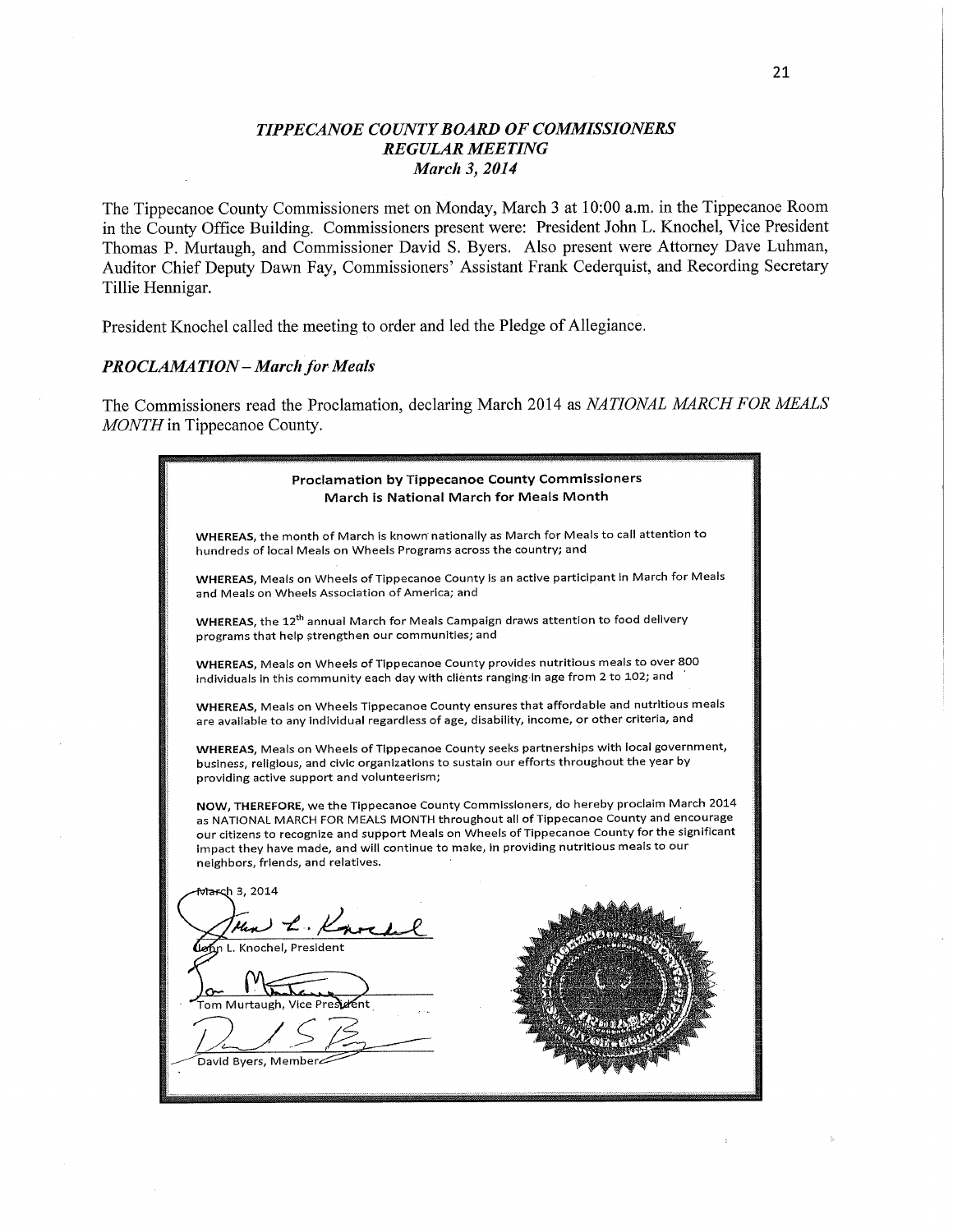#### *APPROVAL* OF *MINUTES*

**0** Commissioner Murtaugh moved to approve the minutes of the regular meeting held February 18, 2014, second by Commissioner Byers; motion carried.

### *PRESENTATION* OF *ACCOUNTS PAYABLE VOUCHERS* and PA YR OLL *CLAIMS*

• Commissioner Murtaugh moved to approve the accounts payable vouchers for February 19, 20, 21, 27, 28, and March 3, 2014 as submitted without exception and payroll vouchers for February 28, 2014 without exception, second by Commissioner Byers; motion carried.

## *HIGHWAY* - *Opal Kuhl* **Bridge** #17 **Project** — **Supplemental Agreement** No. **1** from **Beam,** Longest and **Neff,** LLC

Highway Director Kuhl presented a Supplemental Agreement from Beam, Longest and Neff, Consulting Engineers for Bridge #17 which is located on 800 South. Bridge #17 is one of the bridges needing replacement this year. The project was started in 2008; some of the design criteria have changed. The plans will be updated and permits will need applied for and received to begin work on the project. The agreement is in the amount of \$24,200 for additional work on the design, bringing the total of the contract to \$100,600.

**0** Commissioner Murtaugh moved to approve the Supplemental Agreement No. 1 from Beam, Longest and Neff for the Bridge #17 project as presented, second by Commissioner Byers; motion carried.

## **Street** Acceptance for **Wake** Robin **Estates** III, **Phase** One 3-Year **Street** Maintenance **Bond** for **Wake** Robin **Estates III, Phase** One

Director Kuhl presented a Street Acceptance for **four** streets in Wake Robin Estates **III,** Phase One and a 3-Year Maintenance Bond from Fairfield Contractors, Inc. in the amount of \$38,369.20. The streets are Grackle Lane, Nightjar Court, Ringneck Road, and Spoonbill Drive, totaling 0.326 miles.

**0** Commissioner Murtaugh moved to approve the street acceptance and Maintenance Bond from Fairfield Contractors in the amount of \$38,369.20 for Grackle Lane, Nightjar Court, Ringneck Road, and Spoonbill Drive as presented, second by Commissioner Byers; motion carried.

# **Street Acceptance** for **Blackthorne** Subdivision, **Phase** 2, **Part** One **3-Year Maintenance** Bond for **Blackthorne** Subdivision, **Phase** 2, **Part** One

Director Kuhl presented a Street Acceptance for 0.355 miles of roadway and a 3-Year Maintenance Bond from Fairfield Contractors, Inc. in the amount of \$29,829.50 for Morallion Drive in Blackthorne Subdivision.

**0** Commissioner Murtaugh moved to approve the street acceptance for Morallion Drive in Blackthome Subdivision and the 3-year Maintenance Bond from Fairfield Contractors in the amount of \$29,829.50 as presented, second by Commissioner Byers; motion carried.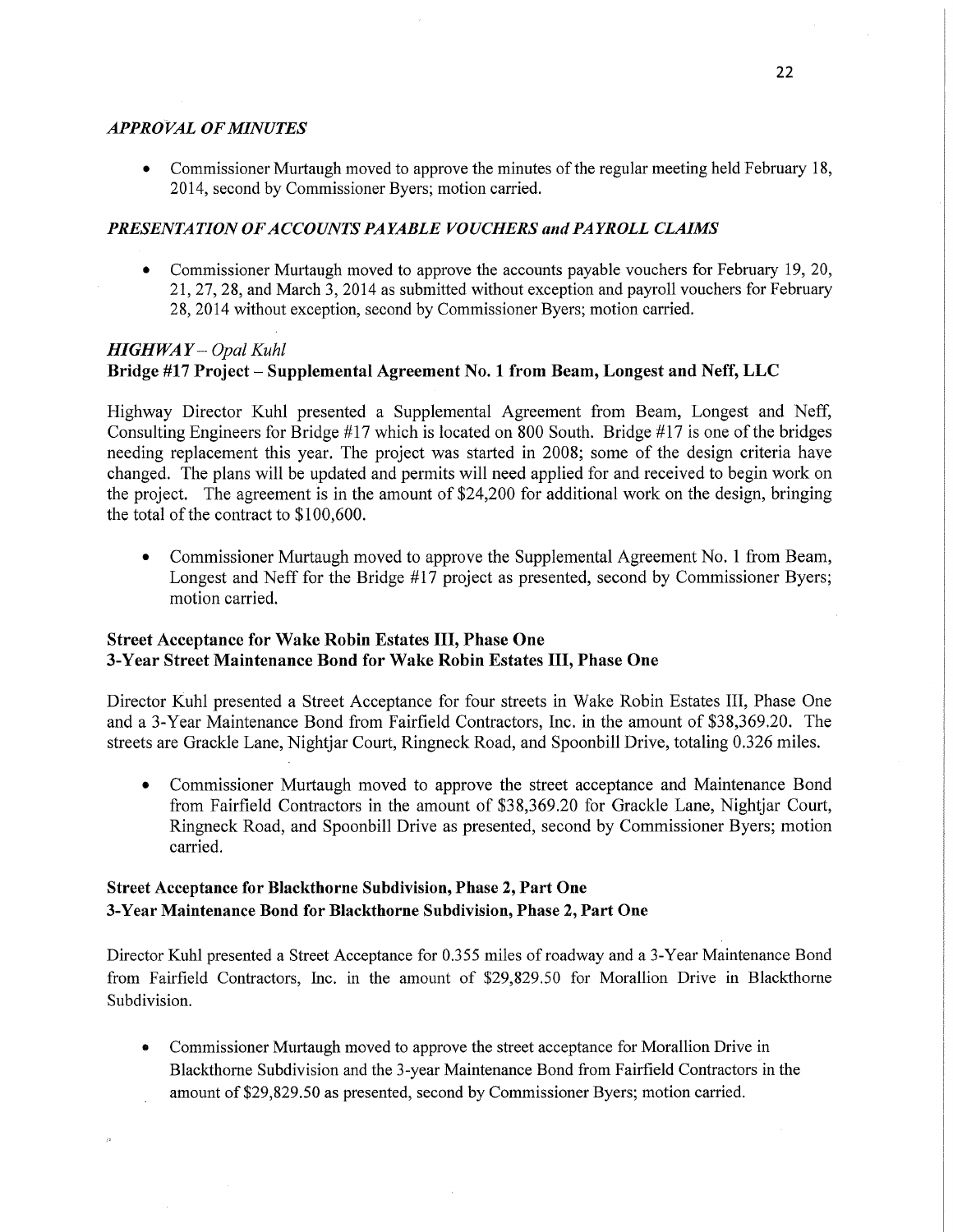## **3-Year** Construction **Maintenance Bond from** JBD Builders, **Inc.**

Director Kuhl presented a 3-Year Construction Maintenance Bond from JBD Builders in the amount of \$5,000 for work in the right-of-ways.

**0** Commissioner Murtaugh moved to approve the Construction Maintenance Bond from IBD Builders as presented, second by Commissioner Byers; motion carried.

#### **Permit** to **close a Road —** IU **Health Arnett Foundation** 5K **Run/Walk**

Director Kuhl said the permit is for lane restrictions for IU Health Amett Foundation. They will hold <sup>a</sup> 5K run/walk on May 17, 2014 utilizing McCarty Lane to County Road 550 East, continue north to County Road 50 South and return using the same route in reverse. Insurance needs have been discussed and the paperwork has been reviewed by the County Attorney.

**0** Commissioner Murtaugh moved to approve the permit for lane restrictions for IU Health Arnett Foundation to hold the 5K run/walk on May 17, 2014 as presented, second by Commissioner Byers; motion carried.

# *GRANTS* — *Laurie Wilson*  **Permission** to **Accept Grant**

Grant Facilitator Wilson requested permission to accept a grant for the Prosecutor in the amount of \$10,000 from the Indiana Family and Social Services Administration (FSSA). The grant is an amendment to the Adult Protective Services Program which is administered by the Prosecutor's Office. The grant is additional funds.

**0** Commissioner Murtaugh moved to approve acceptance of the grant as presented, second by Commissioner Byers; motion carried.

#### *SHERIFF'S CONTRACT*

Attorney Luhman said the Compensation Agreement in Lieu of Statutory Fees between Sheriff Tracy Brown and the County of Tippecanoe, State of Indiana reflects the salary approved by the Council for 2014 in the amount of \$108,810. The Council approved the contract on February 11, 2014.

**0** Commissioner Murtaugh moved to approve the Sheriff contract as presented, second by Commissioner Byers; motion carried.

## *RIGHT OFENTRY—AMERICANSUBURBAN UTILITIES*

Attorney Luhman said the Right of Entry is between the Commissioners and American Suburban Utilities *~* (ASU), granting the right to start **a** sewer project in the area of County Farm Road. The Right of Entry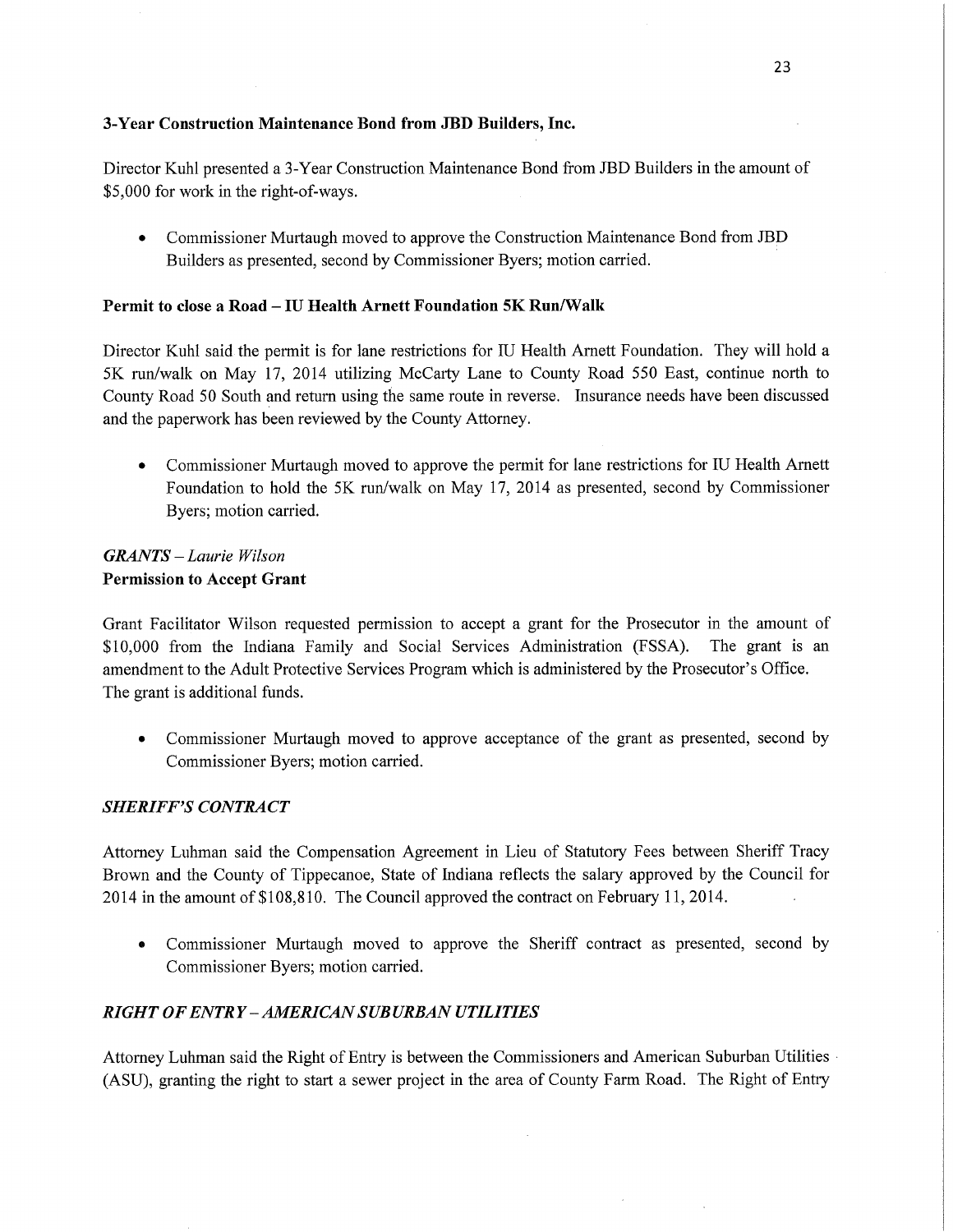recognizes a temporary easement to perform the work. It includes the conditions under which they can enter to begin the project.

*0* Commissioner Murtaugh moved to approve the Right of Entry for American Suburban Utilities as presented, second by Commissioner Byers; **motion** carried.

# *RENEWAL A GREEMEN T* — *SimplexGrinnell*

Commissioners' Assistant **Frank** Cederquist said the Renewal Agreement is with SimplexGrinnell to test and inspect the Fire Suppression System. There are two agreements; one for the Courthouse and one for the County Office Building. There is no increase from last year, the Courthouse contract is \$3,596 and the contract for the County Office Building is \$3,280. The other County buildings are under separate contracts.

*0* Commissioner Murtaugh moved to approve the two renewal agreements for SimplexGrinnell as presented, second by Commissioner Byers; motion carried.

# *SPONSORSHIPAGREEMENT* **—** *'Round* the *Fountain* Art *Fair*

Jane Peters, sponsor representative and *'Round* the *Fountain* Art *Fair* committee **member, said** the agreement has been signed and a Certificate of Insurance was provided. The art fair is scheduled for Saturday, May 24, 2014.

**0 Commissioner Murtaugh moved** to approve the Sponsorship Agreement for *'Round* the *Fountain*  Art *Fair* as presented, second by Commissioner Byers; motion carried.

## *UNFINISHED/NEW BUSINESS*

**Commissioner** Byers asked if there is an update on ATV use. Attorney **Luhman** said he is working on <sup>a</sup> **draft ordinance** for **review.** 

## *REPORTS* ON *FILE*

The following reports will be on file in the Commissioners' **Office:** 

- **I** Treasurer
- . Building Commission
- Public Library

# *PUBLIC COMMENT*

As there were no public comments, Commissioner Byers moved to **adjourn.** 

Meeting adjourned at 10:20 **am.**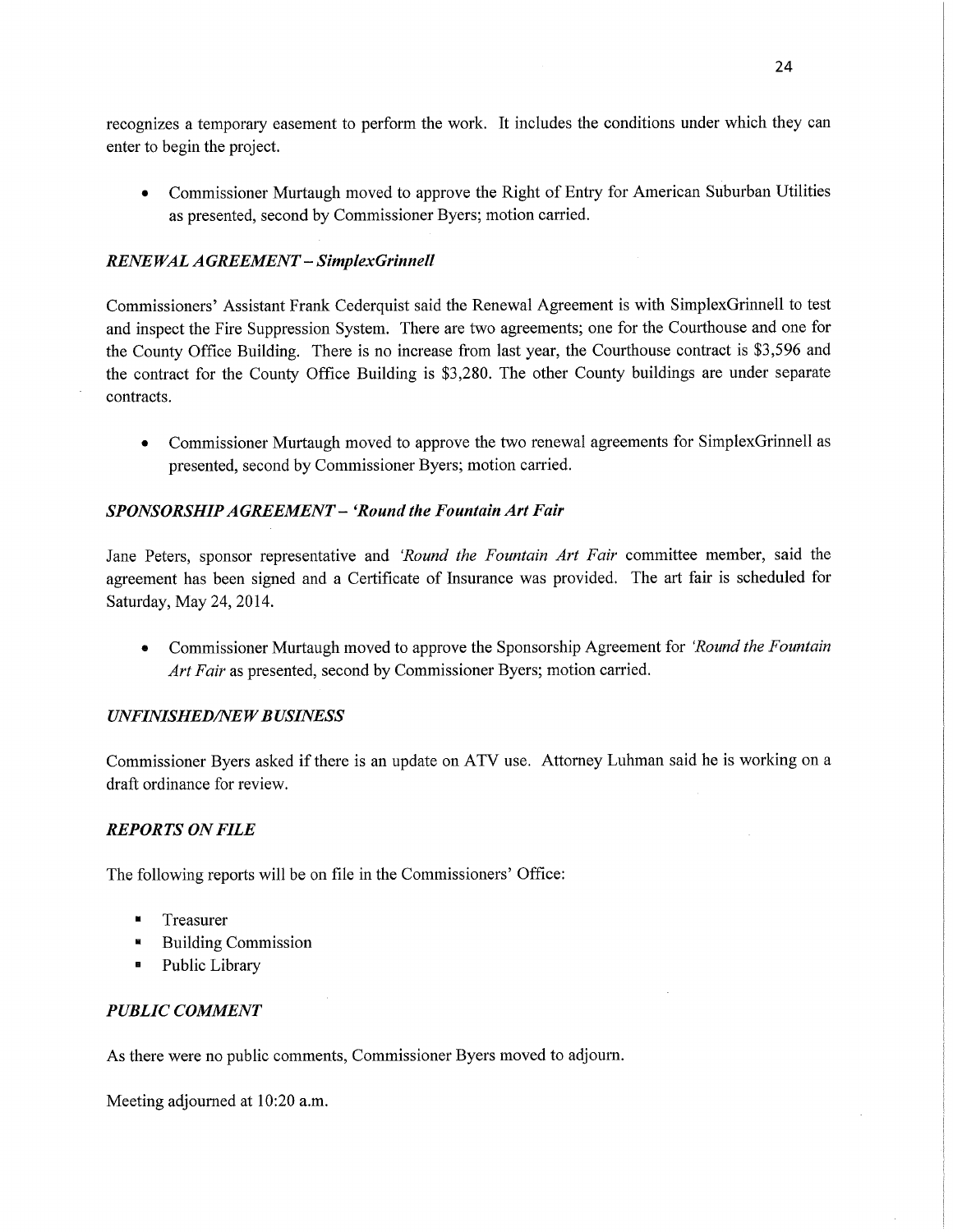## BOARD OF COMMISSIONERS OF THE COUNTY OF TIPPECANOE

- L. Karchel

JOML. Knochel, President

Thomas P. Murtaugh, Vice President

David S. Byers, Member

**ATTEST:** 

 $\big) \big\|$ Ate Jennifer Weston, Auditor 03/17/2014

Minutes prepared by Tillie Hennigar, Auditor Administrative Assistant